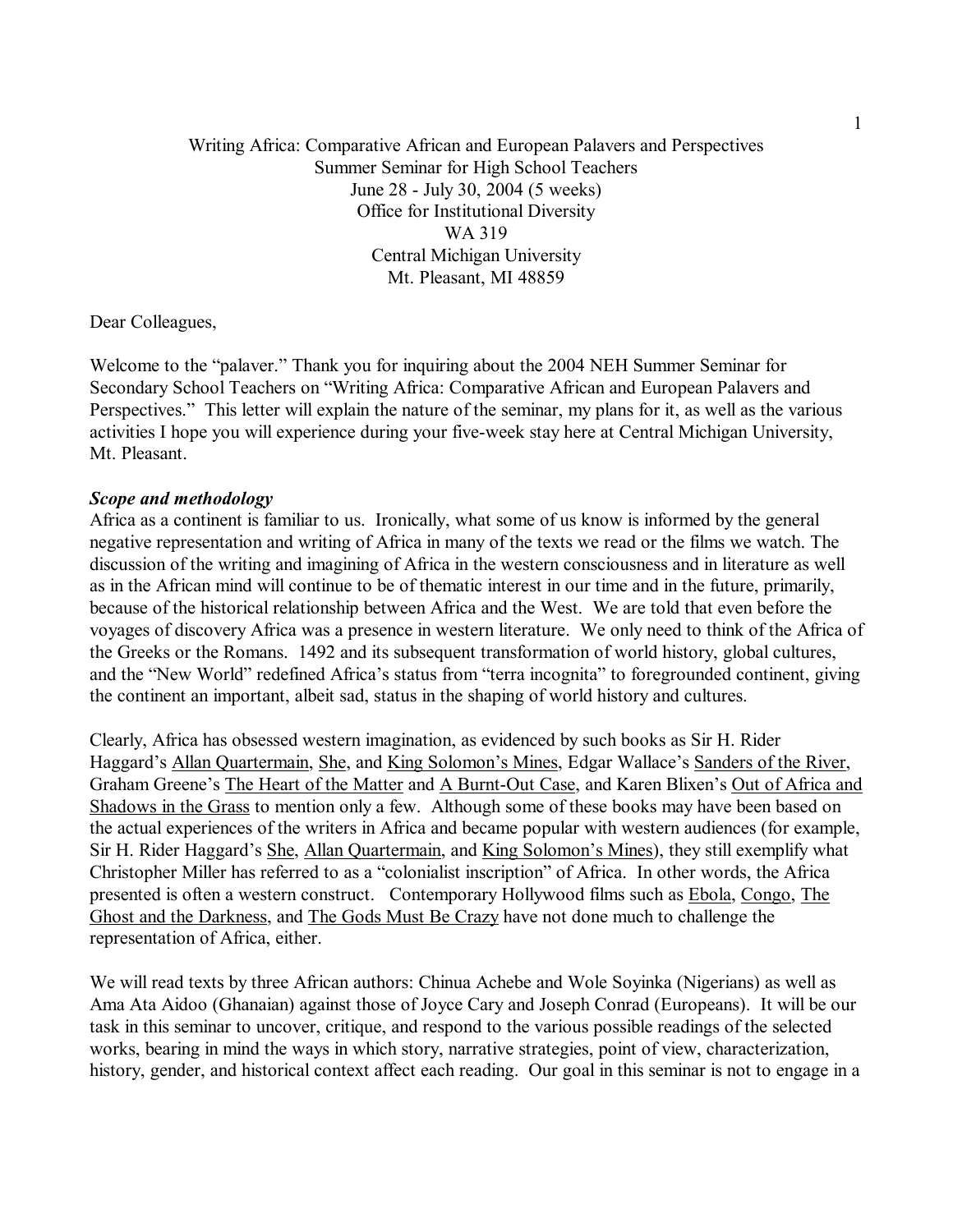history lesson or a cataloging of stereotype session of sorts, but to explore new approaches to reading, interpreting, and discussing the seminar texts.

We are going to talk, discuss, debate, joust with words, challenge one another into critically rethinking our perspectives on some of these works, previous discussions on them, as well as the way we have taught them in the past. I am interested in looking at ways in which these books and authors query, talk or respond to one another.

We will watch several films during this seminar to expand the levels of interpretive and analytical paradigms involved in reading Africa. We will look at these films as alternative narratives that tell similar or divergent stories about Africa. We will watch and critique films by Africans, Europeans, and Hollywood, discussing them as alternative narratives and comparing them with the seminar texts. Our goal is to engage in multiple conversations with these texts (print narrative and films).

In general, the seminar will emphasize intensive, comparative, critical readings and energetic discussions of the works across cultural, gendered, generational, and geographical boundaries. Participantsí individual and collective contributions to critical discussions of the primary texts and secondary readings are important.

# *Participants*

This seminar is open to Middle and High School teachers of the Humanities, particularly of English as well as teachers of Social Studies, who are interested in teaching African literature or infusing Africa into their courses. Indeed, one of the most effective means of entering into other cultures is through literature from and about those cultures. It is my belief that African literature can enhance the teaching and interpretation of African history, politics, and cultures by further providing the teachers and students with alternative paradigms and perspectives on the story of Africa.

Current events in our society constantly highlight the difficulty that many of our schools are facing, especially in the inner cities and school districts with limited resources. We cannot ignore the efforts of our colleagues to provide quality education with limited resources. I use this opportunity to extend a special invitation to Middle and High School teachers in the inner cities or districts with limited resources, who are also interested in introducing African literature into their curriculum.

I am excited by this possibility of a cross-disciplinary and cultural fertilization of the palaver, because it is comparative, necessary, and important, if we are to move beyond our traditional, often singlediscipline-centered way of reading literature. What a difference it would make if our students read texts in relation to the history, culture, and politics of particular places and times which created them, while still exploring the relevance of those texts in our societies today, or the commonalities between the African societies and the United States. What a world we would open up to our students. Can it be done? I would say "yes," but the process begins with us. So, I am inviting all of you to join me in this important process.

## *Seminar Director*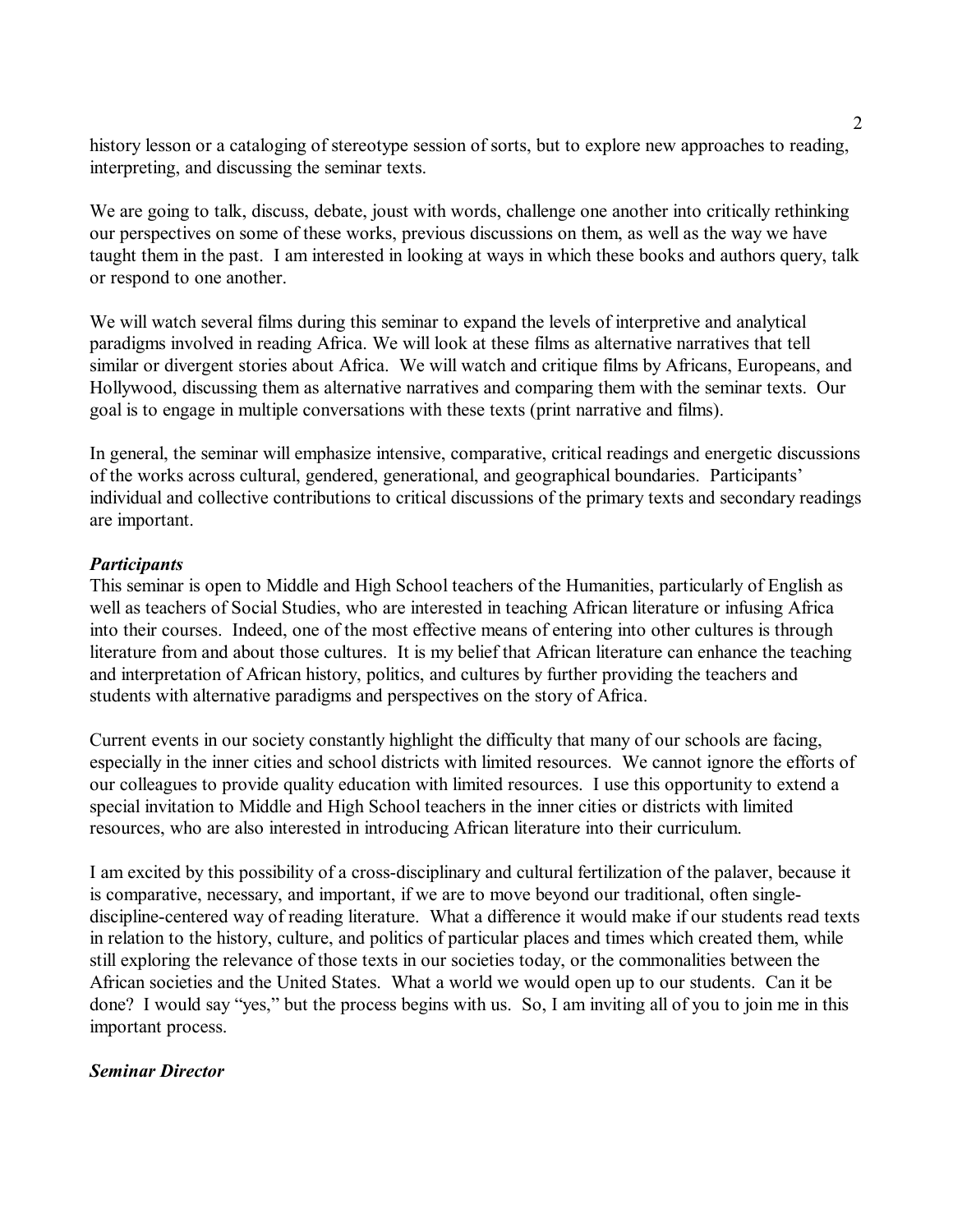I am a Professor of English at Central Michigan University and currently the Associate Vice President for Diversity and International Education. The topic of this seminar grows out of my own research and teaching interests, particularly, the exploration of ways in which gender, history, and culture intersect in the construction of postcolonial identities, that is, the identities of those people and cultures which have experienced colonization, and subsequently, often, examine themselves in relation to that history. I am interested in how these societies attempt to represent themselves or create new identities for themselves as new nations, ancient cultures "married" to new, i.e., western cultures.

# *Guest Lecturers*

**Dr. Aliko Songolo,** Professor of French & African Literatures and Director of the African Studies Program at the University of Wisconsin-Madison will spend some days with us as our guest faculty on the Congo/Zaire. He will discuss the place of the Congo/Zaire in the representation of Africa and in European consciousness and literature. **Dr. Chudi Uwazurike**, Professor of Political Science, International Relations and Sociology at City College, New York will spend a few days with us as a guest faculty and will provide needed historical background on the colonial enterprise in Africa. Dr. Uwazurike is a published novelist, playwright, and founder of African Profiles International Magazine.

I have also planned two Internet sessions as part of the seminar. The sessions will focus on using the Internet for locating critical information and resources on literature, especially, African literature and literature about Africa. **Dr. Aparna Zambare**, the Humanities Bibliographer at the Central Michigan University Park Library will lead these Internet sessions, which will address the use of Internet resources for teaching African and Postcolonial Studies.

## *Daily seminar schedule* **8:30-12:30**

The seminar will meet formally three mornings a week, three and a half to four hours  $(3 \frac{1}{2} - 4)$  per session, during which we will analyze and discuss the primary and assigned secondary readings. All film screenings will be scheduled in the evenings.

# *Seminar Texts*:

Primary Texts: Achebe, Chinua. Things Fall Apart and Arrow of God Aidoo, Ama Ata. No Sweetness Here Cary, Joyce. Mister Johnson Conrad, Joseph. Heart of Darkness Soyinka, Wole. Ake and Death and the King's Horseman

Secondary Texts: information will be provided in the seminar's schedule.

## *Scheduled activities*

## **Films:**

Lectures and films will be used to supplement our seminar discussions. We will watch the film adaptations of Conrad's Heart of Darkness and Cary's Mister Johnson as well as several African films and incorporate their discussions into the seminar. Participants will find CMU's diversity/multicultural film collection a useful resource.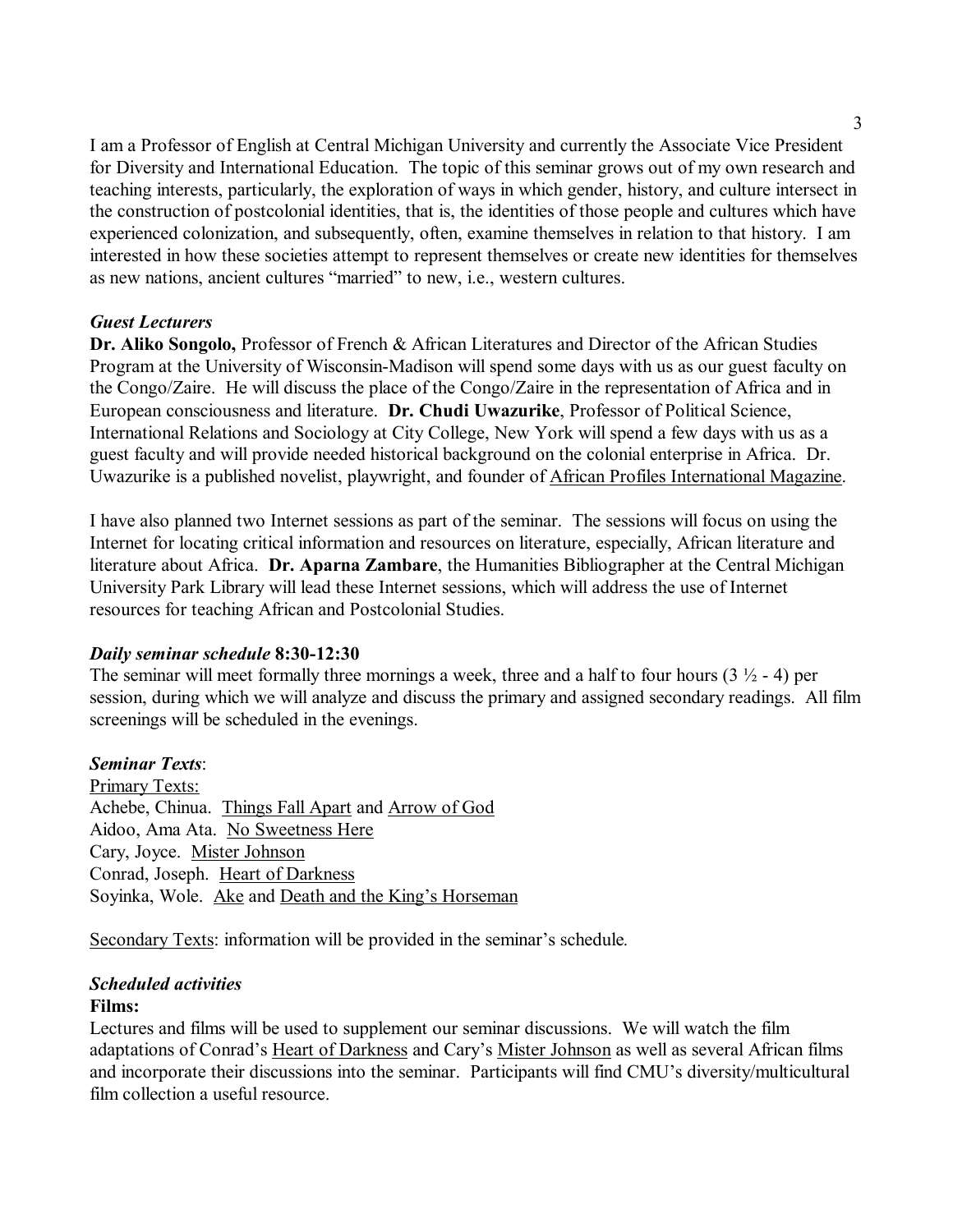## **Field Trips:**

We will take a field trip to the Detroit Institute of Art and the African American Museum of History, as well as to the Jim Crow Museum. Additional field trips (non-academic) to geographical sites around Michigan will be scheduled in collaboration with the group.

### *ID Cards:*

Participants will be given CMU **Visiting Scholar** status. Each participant will be given a Central Michigan University temporary identity card (unless otherwise requested). Participants will be added to the already existing Internet listserv for "Writing Africa" to encourage discussions.

#### *Responsibility of seminar participants*

Each participant is required to keep journals or portfolios in which s/he responds to the daily/weekly readings and seminar discussions. In addition to the journals, each participant is required to produce a final project, 8-10 pages, using the model of a palaver. The final project will be turned in (for binding) no later than one week before the end of the seminar. The project may take the form of a research paper/essay, course syllabus, creative response to the works, or an implementable unit. Each participant will receive a bound copy of the collective projects at the end of the seminar.

### *CEU & CMU credits*

CMU credits can be earned for the seminar. Participants are responsible for all tuition associated with CMU credits. Michigan teachers may be able to receive **SB-CEU** for the seminar (request is being processed). However, non-Michigan teachers will be responsible for verifying if they can receive CEU as well as for preparing the necessary application. Arrangements must be made with the seminar director for either course credit or CEU.

#### *Institutional Context*

Central Michigan University (CMU) is a mid-sized university located in Mount Pleasant, a community of 54,624 (including the student population at CMU) situated in the center of Michigan's lowerpeninsula. CMU has a population of about 19,000 on-campus and about 9,000 off-campus students. CMUís 854-acre main campus features 59 major facilities, including the **Park Library** that recently underwent a fifty million dollar (\$50m.) renovation that transformed it into an "electronically supported 21st century information center." It supports about 1.3 million print volumes, manuscript collections, microfilm reels, maps, and visual items, and supports research on various subjects. In addition, its extensive computer stations, adjoining café  $\&$  sandwich shop, and extended study hour section (also with extensive computer stations) make the library the most popular place on campus. Materials that are not available in the library can be requested through inter-library loan. Seminar participants will have visiting scholar privileges and full access to the resources of the library and computer centers. The library also has extended study hours. The University Center Bookstore and other bookstores near campus have large selections of books and will order books for clients upon request. Visit the Park Library at http://www.cmich.edu/libraries.htm

Mount Pleasant is located within a two-to three-hour drive of every major population center in the state. Major highways link Mount Pleasant and afford easy access to and from its central location. Mount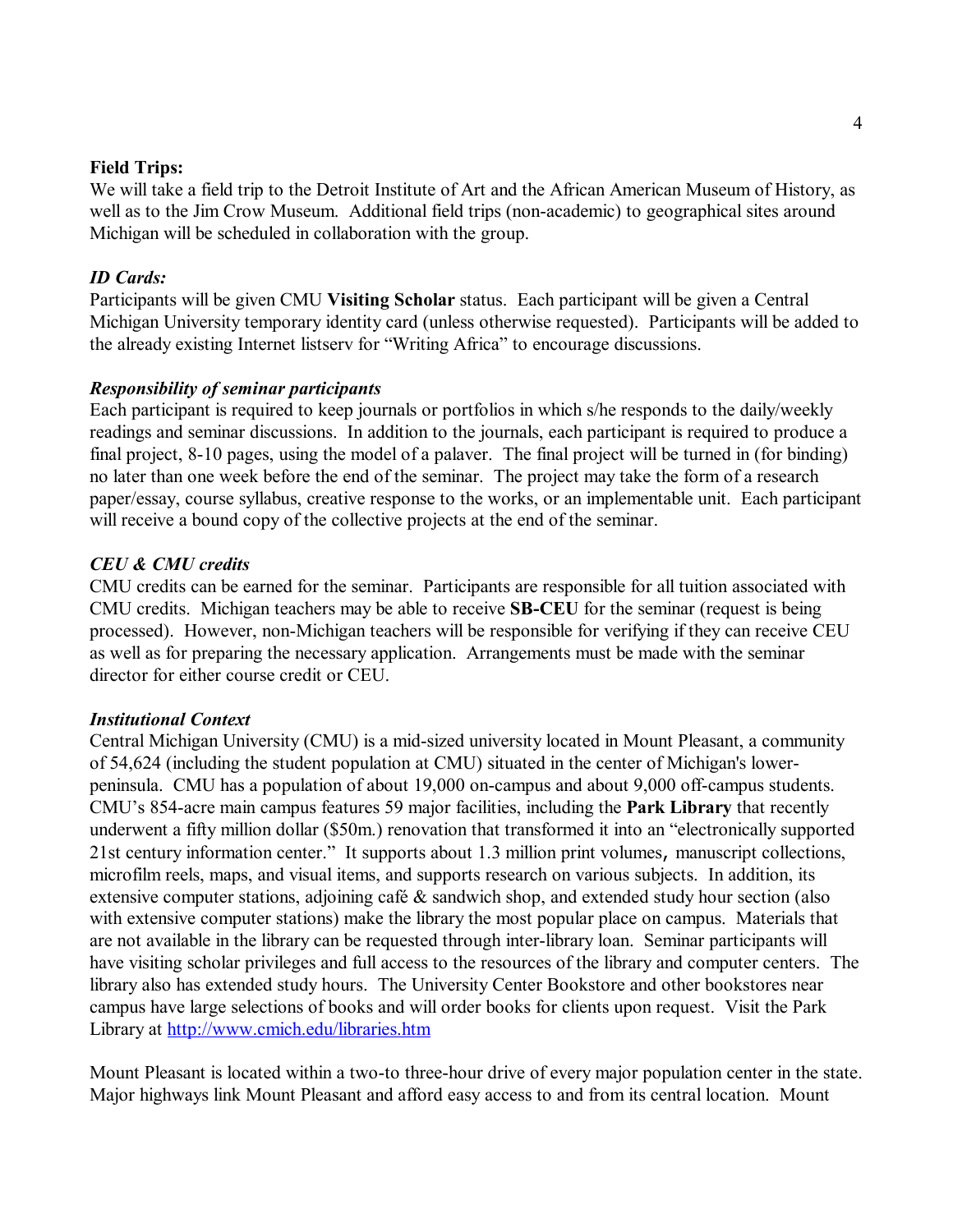Pleasant lives up to its name in many ways. The Isabella County Parks system has some of the most scenic landscapes found in mid-Michigan. Various activities take place in the summer in or near Mt Pleasant. In the past some of these activities have ranged from scheduled concerts by famous musicians and entertainers at the Saginaw Chippewa Indian Tribe's Soaring Eagle Casino and Resorts, theater productions at the University, music performances, local antique shows, and festivals. The Dow Gardens in Midland and the Midland Center for the Arts are approximately thirty minutes east of Mt. Pleasant.

# **Housing**

Participants will live on-campus in one of the new University Residence Halls, within walking distance of the **Park Library**, which houses our seminar room and numerous computer stations.

The **cost for housing** is estimated at between \$70- \$100/week. The Park Library, the University Center, and bookstore are within a five- to seven-minute walk from the New Towers Residence Hall. The residence halls are also within walking distance of the Student Activity Center (SAC), several restaurants, and shopping areas. There are also food stores in the residence halls. Participants will live in four-room air-conditioned and internet-ready suites. Each suite has a shared living room, two baths, and a telephone (local calls are free) as well as supplies cabinet. Each room is furnished with a bed, mattress, reading desk, dresser, and phone jack. Linen service is available. The halls are equipped with a laundry facility on each floor, two student lounges, and cafeteria, where participants can purchase hot meals. A kitchenette is available on each floor for those who wish to cook for themselves. The halls have a computer lab and rooms are connected to CMU's mainframe computer. Thus, participants will have access to the Internet, be able to conduct library searches using CMU's computerized Centra and WEB Home page, and continue the discussions of topics explored during the seminar. All halls have a general TV area and seminar rooms. Visit the New Towers Residence Halls at http://www.reslife.cmich.edu/reslife/halls/newtowers.htm

# **Meals:**

Meals can be purchased at \$66- \$75 for 13 meals weekly (does not include weekends). We will meet once a week for group dinner.

# **Parking**

For those who might drive into Mt. Pleasant, temporary parking is available at the cost of \$7.00/wk.

# **Fitness Facilities**

We have secured an extremely reduced rate for participants at the University Student Activity Center (SAC). The cost will be a total of \$25 for five weeks. Valid IDs are required with paid stickers. Visit the SAC at http://www.cmich.edu/tour/athletic-facilities/pages/sac.htm

# *Stipend*

NEH provides each participant \$3250.00 as stipend to defray the cost of meals, books and reading materials, travel, accommodation, and other expenses. Participants will receive one-third of the amount, approximately \$1000.00 upon arrival. The remaining amount will be issued at the end of the